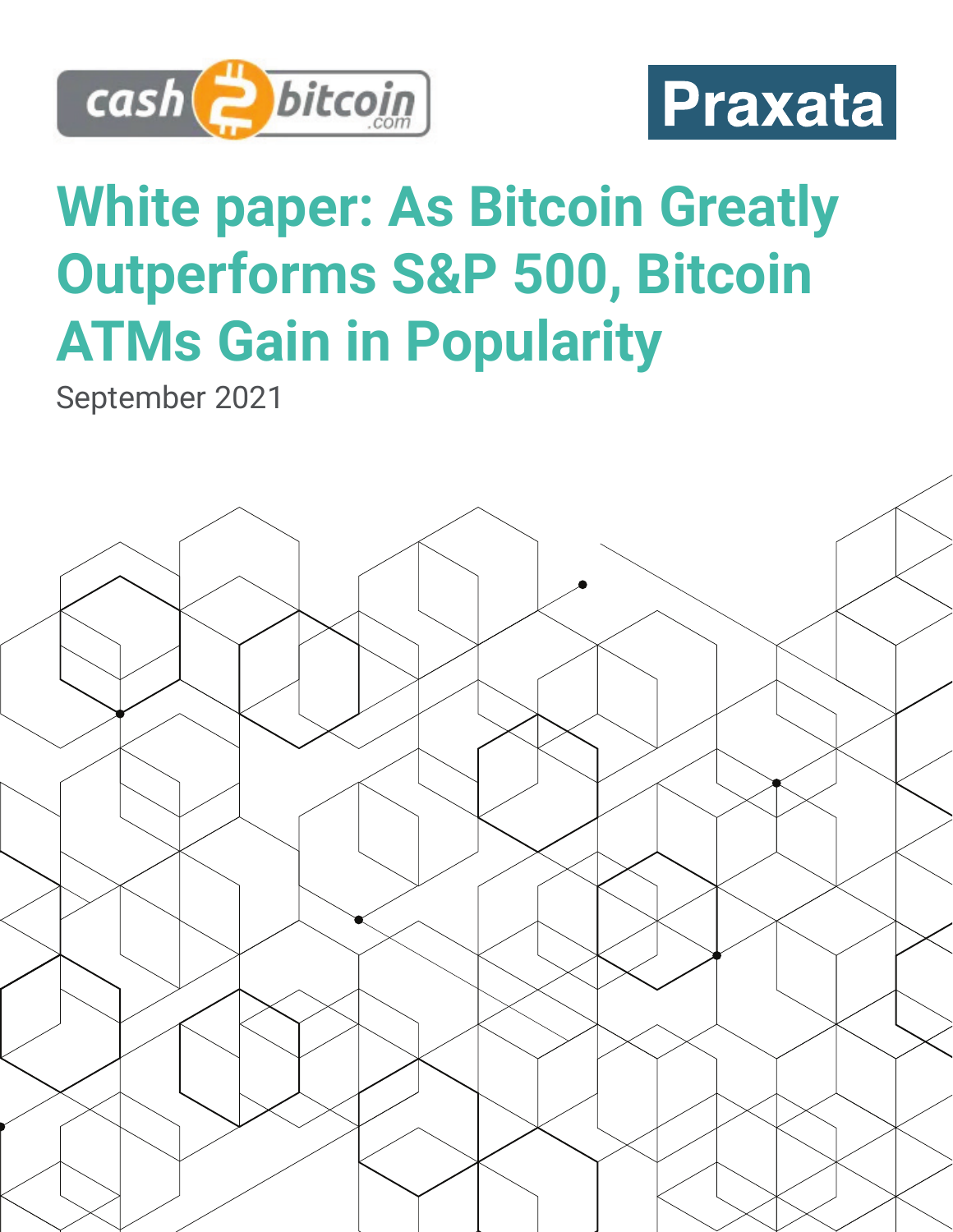

Cash2Bitcoin aims to create seamless Bitcoin ATM transactions for consumers interested in Bitcoin, Litecoin, and Ethereum. Through partnerships with ISOs and merchants, its substantial network of Bitcoin ATMs continues to grow. This network extends throughout the United States in Connecticut, Florida, Georgia, Illinois, Indiana, Michigan, New Jersey, Ohio, Pennsylvania, and Wisconsin.

For details, please visit: **www.cash2bitcoin.com**

# **Praxata**

Praxata is a data analysis and ICT policy advisory group based in the United States. Praxata's team leverages client, proprietary, and open-source data sets to enhance business and policy decision making for both private and public entities. Topics and markets covered include digital platforms, crypotocurrencies, spectrum management, communications service provision, and more.

For more information, please visit: **www.praxata.com**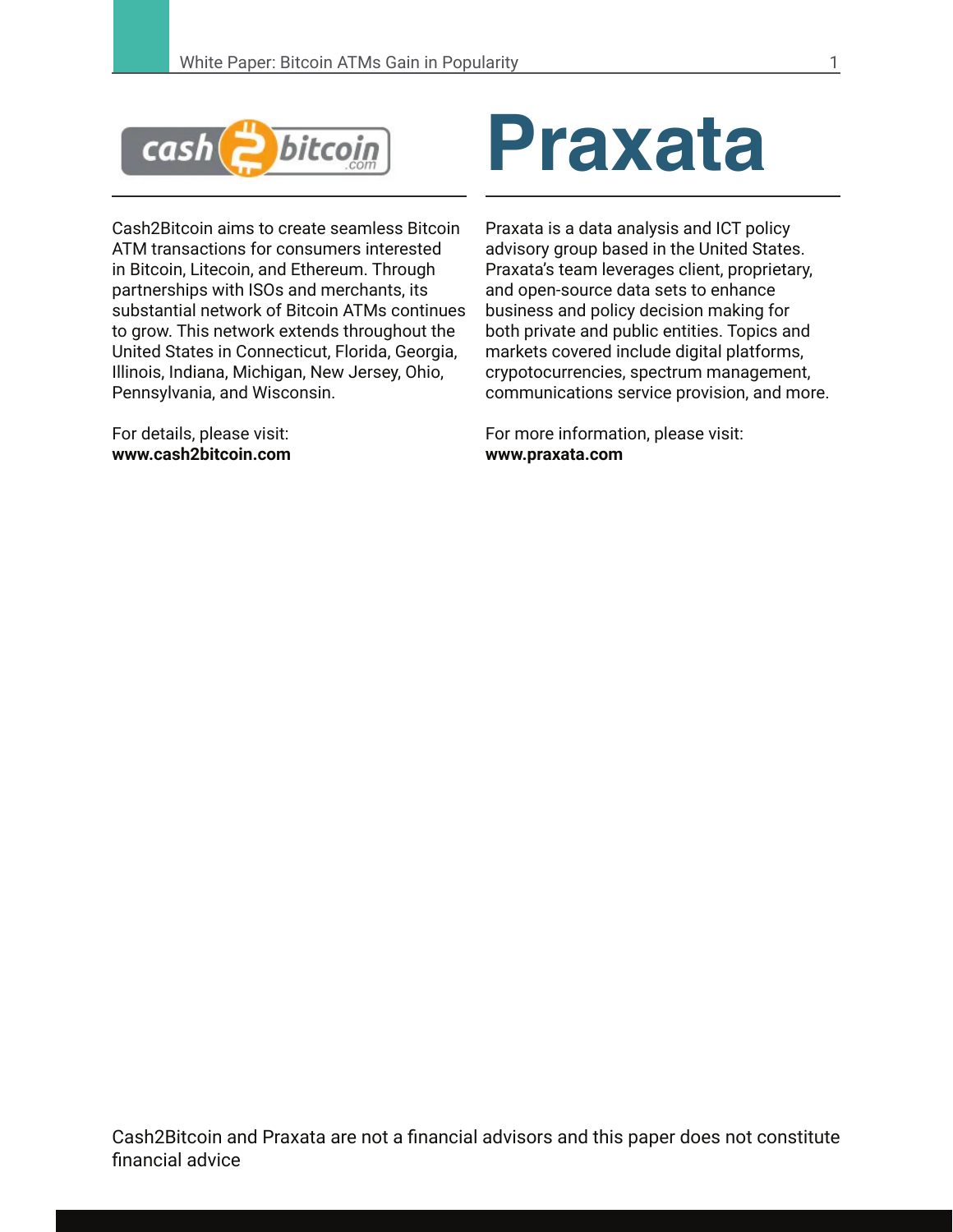### **Contents**

| 6. Future outlook and the impact of ATMs on your ability to invest in Bitcoin  9 |  |
|----------------------------------------------------------------------------------|--|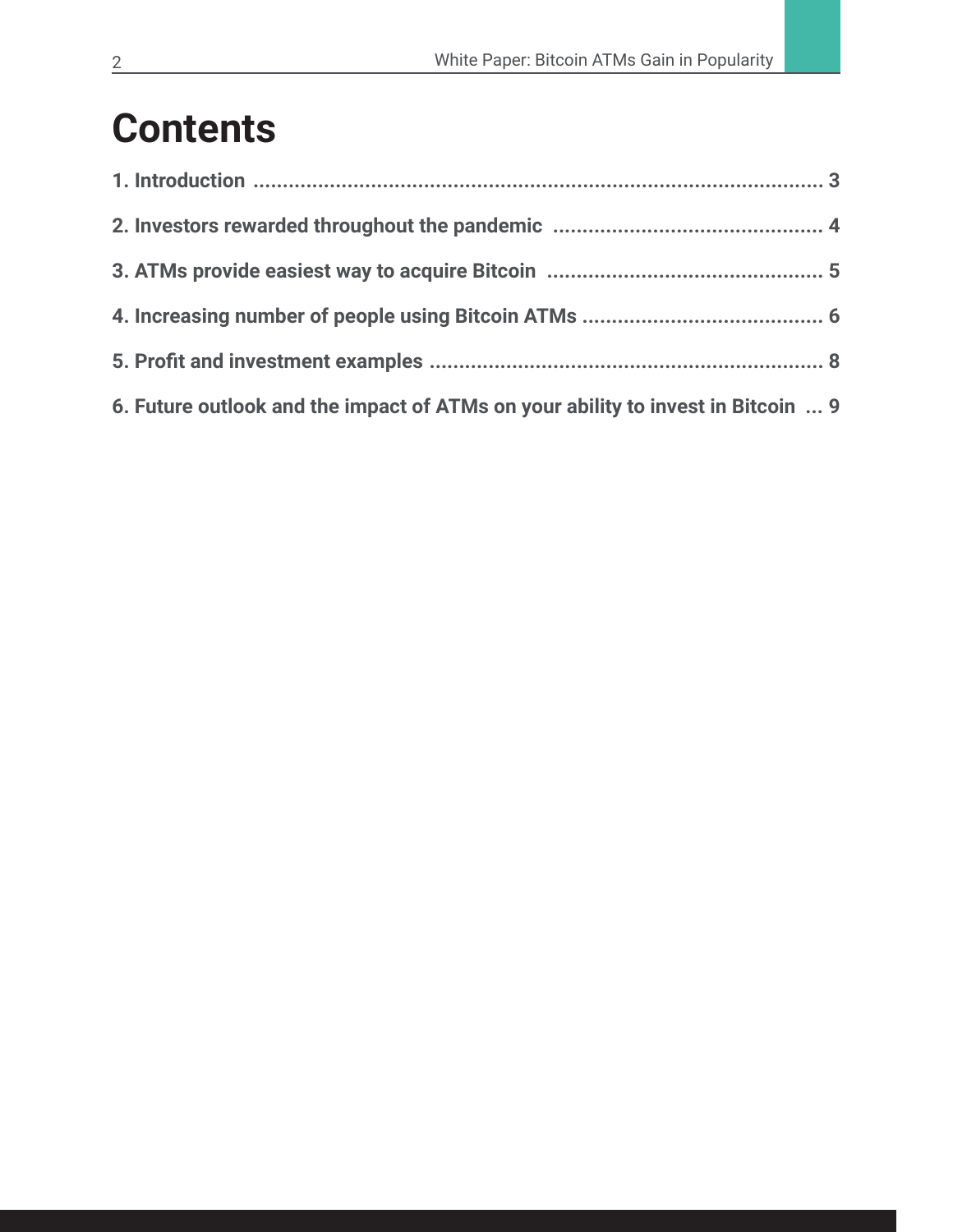#### **1. Introduction**

Since the beginning of the COVID-19 pandemic and after an initial dip, the stock market has performed exceptionally well for such an economically uncertain time. The SPDR S&P 500 electronically traded fund (ETF), which provides a good indicator of the stock market's overall performance, has increased in value by 32% year-over-year (YoY) and 39% since the beginning of January 2020.

While these returns are impressive, the performance of Bitcoin has surpassed expectations and greatly exceeded the performance of the S&P 500. Bitcoin's value has drastically increased by 554% since the beginning of 2020 and by 352% YoY. As Figure 1 highlights, these are far beyond those of the stock market and most any other asset class. Bitcoin's price during this time rose from \$7,175 and \$10,382, respectively, to \$46,898.

For the past 4 years, Cash2Bitcoin has helped new investors across the United States gain access to this asset by providing physical locations where Bitcoin can be purchased, in the form of ATMs. Ubiquitous access to these ATMs has enabled investors at all levels to reap the benefits of this growing asset.



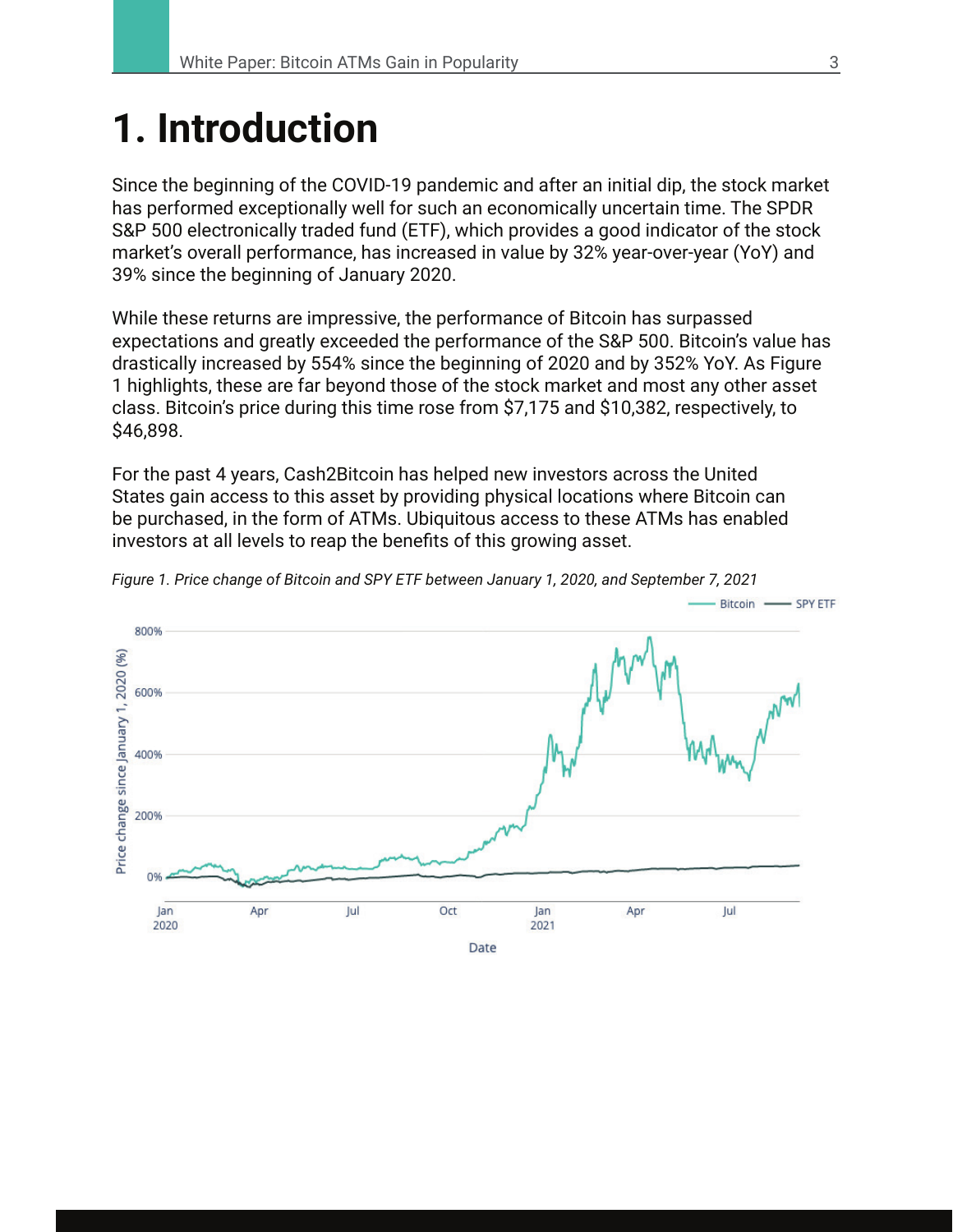### **2. Investors rewarded throughout the pandemic**

On account of its marked performance, investing in Bitcoin has greatly rewarded its supporters and many short, medium, and long-term investors have made notable gains in the past two years. Figure 2 illustrates returns for investments made at eight different periods leading up to the present day, September 7, 2021. For instance, if an individual purchased Bitcoin nine months ago and sold it now, they would have made a profit of 145%. Similarly, if they purchased Bitcoin 18 months ago and sold it now, they would have made a profit of 425%.



*Figure 2. Profi t made if Bitcoin were purchased 1-21 months ago and sold on September 7, 2021*

Excluding the period of six months ago, individuals who purchased Bitcoin at any of these periods made gains averaging 267%. Although the prices decreased approximately six months ago, hence the return of -7% if it was purchased then, the price has been steadily rising and may reach its peak again soon.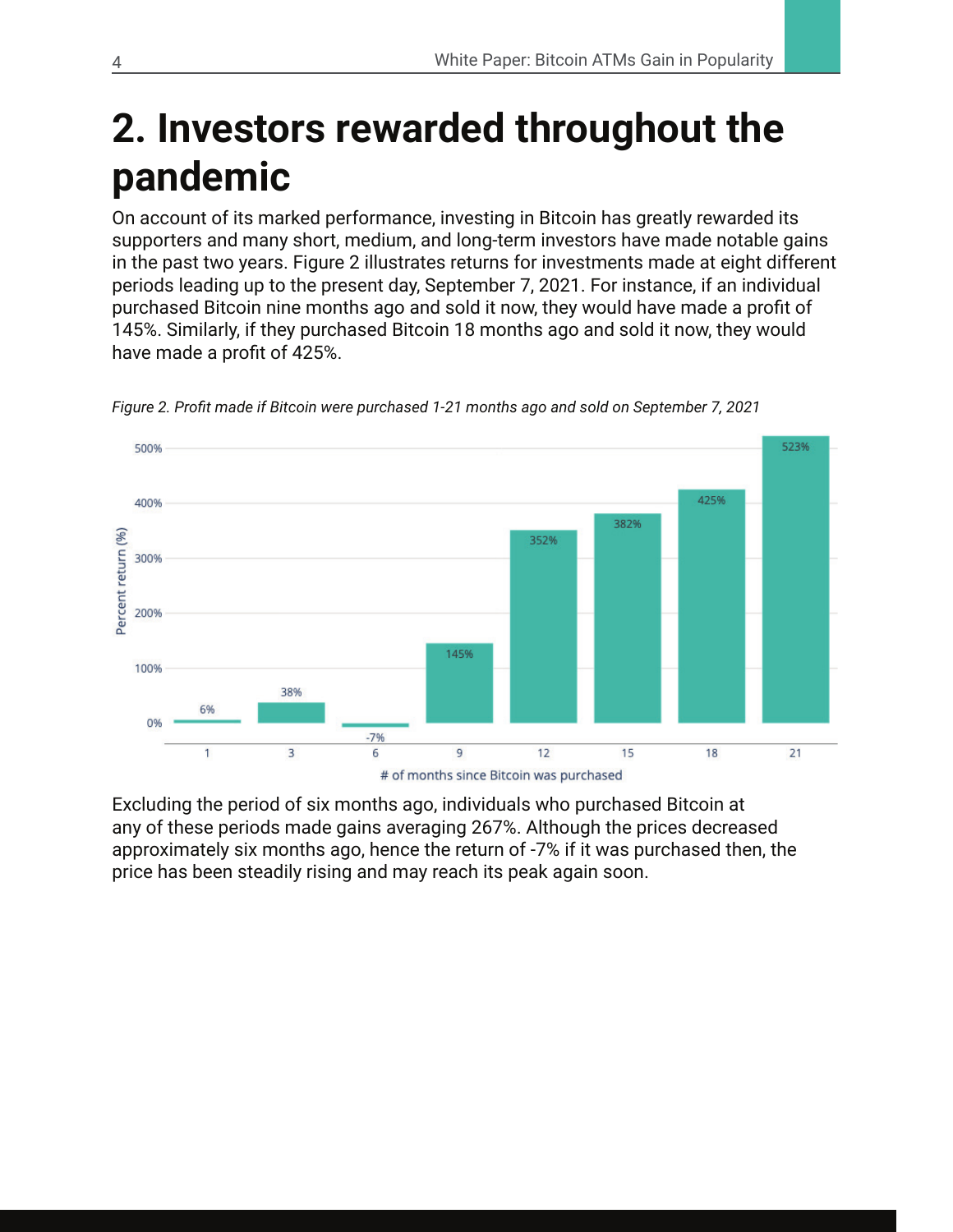#### **3. ATMs provide easiest way to acquire Bitcoin**

Even before the pandemic began, Bitcoin started finding its way into the portfolios of retail and institutional investors. Bitcoin's performance during the past year and a half has created a positive feedback loop, with its price skyrocketing from \$7,175 to just above \$63,000 at its peak—a price it may very well reach again soon. Cash2Bitcoin is a key enabler of this uptick in the United States, having deployed over 470 Bitcoin/ crypto ATMs across the country. Cash2Bitcoin also supports hundreds of other independent operators by providing customer support services, monitoring machines, and purchasing and exchanging Bitcoin on their behalf.

Unlike acquiring Bitcoin through online exchanges, using Cash2Bitcoin ATMs requires no more technical savvy than using a traditional ATM. Individuals simply deposit their cash and have Bitcoin directly deposited to their virtual wallets or can print a temporary QR code that can be used to deposit the Bitcoin into a digital wallet later on. This has reduced barriers to entry for retail investors at all socioeconomic levels, and therefore has allowed many more individuals to profit from this investment. Full details on how purchasing Bitcoin at these ATMs works are available on Cash2Bitcoin's site.

As highlighted in the map below, Cash2Bitcoin provides ATMs across the United States and continues to expand its footprint. Its ATMs are located everywhere from smalltown gas stations to corner markets in cities such as Dallas, Jacksonville, Detroit, and Indianapolis. The number of ATMs that Cash2Bitcoin installs each month has grown exponentially, mirroring the price increases of the currencies they provide and further bolstering Bitcoin's value and demand.



*Figure 3. Cash2Bitcoin's ATM locations across the United States*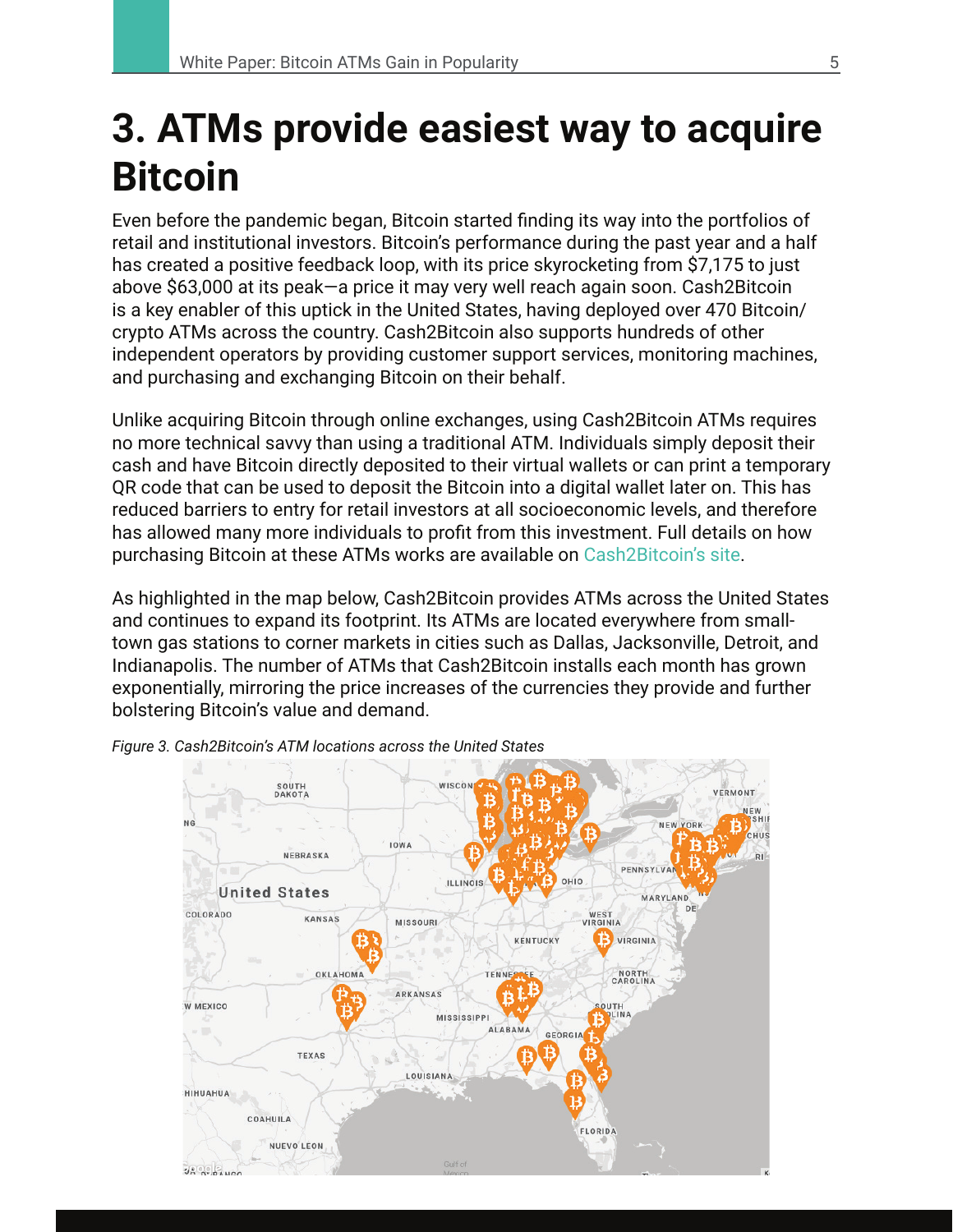Transactions -

- Unique customers

#### **4. Increasing number of people using Bitcoin ATMs**

Throughout the pandemic, customers performed an increasing number of transactions at Cash2Bitcoin's ATMs. The number of transactions performed at its ATMs per month more than doubled from just under 2,000 in January 2020 to approximately 5,200 at its peak in March 2021 and approximately 4,100 in August 2021. Importantly, the rise in the number of transactions per month mirrored the increase in the number of unique customers per month, as highlighted in Figure 4. This suggests that an expanding customer base supported this rise rather than a stagnant but increasingly interested group of individuals.



*Figure 4. Number of transactions and unique customers per month performed at all Cash2Bitcoin ATMs*

To meet this rising customer demand, Cash2Bitcoin quickly expanded its operation. On January 1, 2020, Cash2Bitcoin operated under 100 Bitcoin ATMs. This number will have ballooned to over 470 by the time this paper is published. This rapid expansion has led to a relatively consistent average number of transactions per month per ATM; however, this ratio is likely to increase as internal analysis has shown that even successful ATMs often have slow starts in terms of attracting users after initial placement.

Due to the proprietary nature of the data, this paper cannot delve into the specific figures relating to the average number of transactions per month per ATM. Irrespective of whether this ratio continues to rise, a stable number of average customers per month per machine suggests demand exists, at the very least, in untapped markets. This demand has risen, at least in part, because of a positive feedback loop. As the price of Bitcoin rises, it gains the attention of new investors, creating more demand and raising prices further.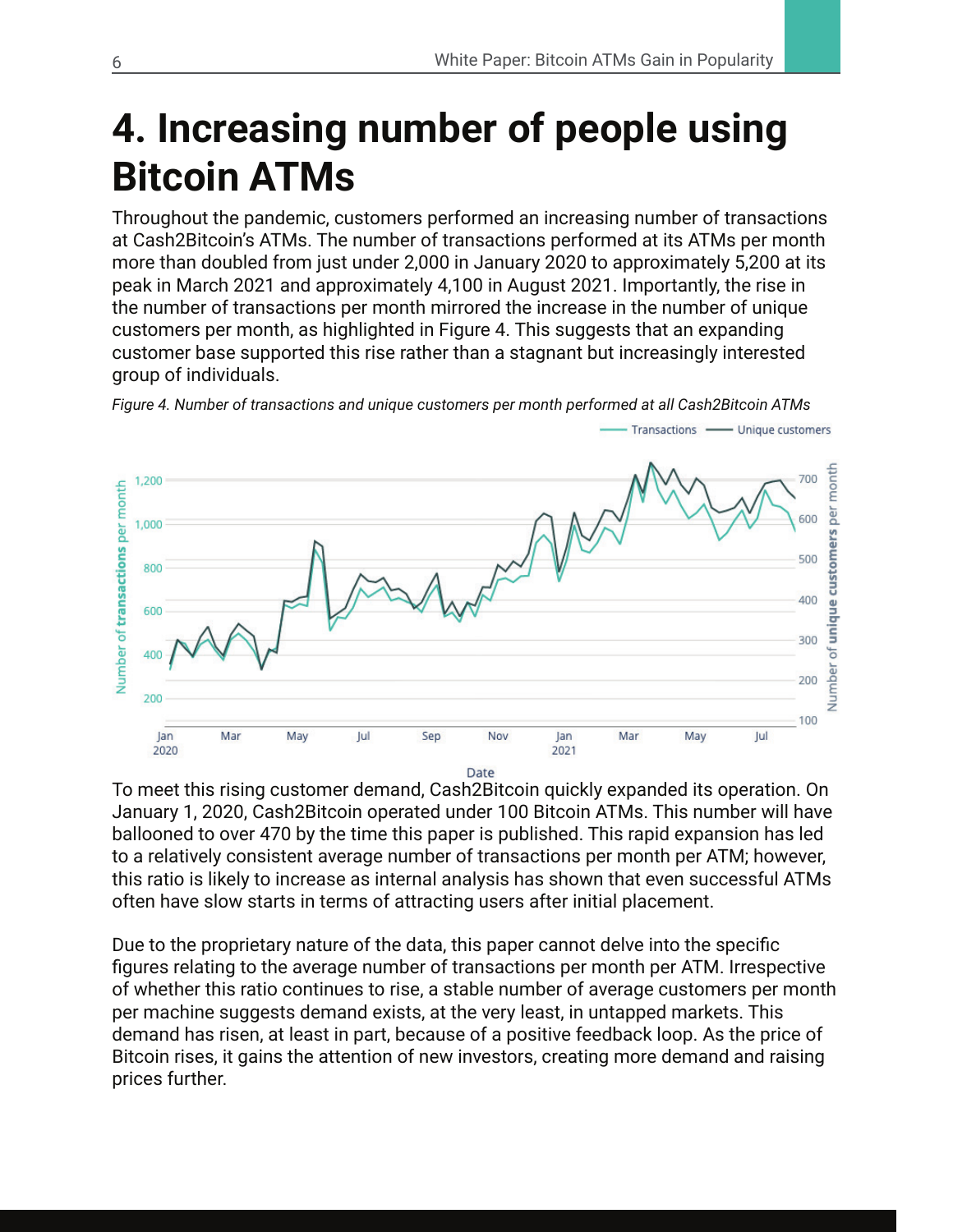This type of loop is common for other assets and is commonly seen in the stock market. At times, the price of Bitcoin has decreased and demand has followed suit, but each time the price has returned to then surpassed the previous high. As long as this demand exists, Cash2Bitcoin will continue to expand into new markets. Figure 5 compares the price of Bitcoin with the number of transactions across all of Cash2Bitcoin's ATMs.

*Figure 5. Weekly number of transactions at Cash2Bitcoin locations and weekly average price of Bitcoin*

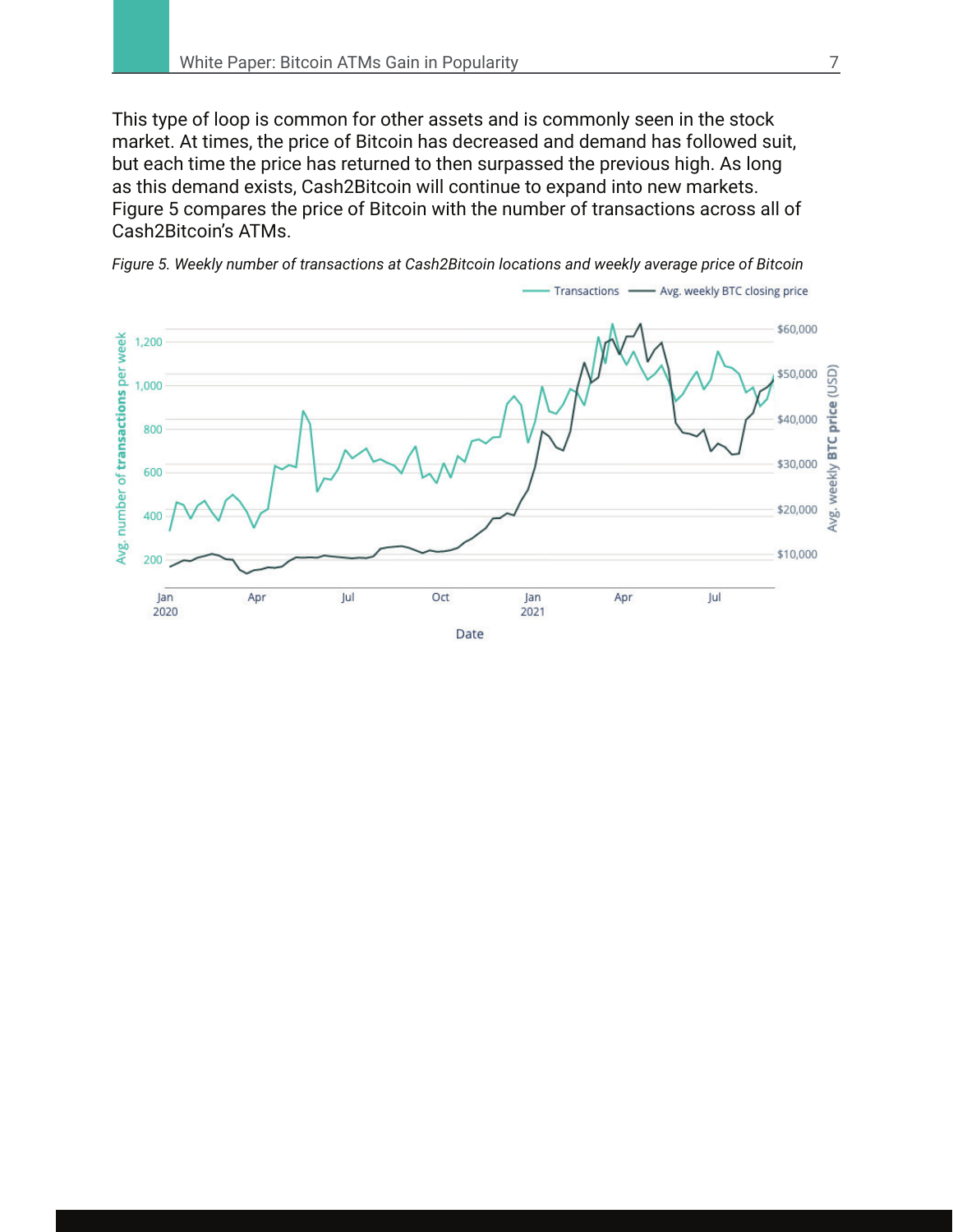### **5. Profit and investment examples**

As highlighted earlier in Figure 2, many individuals who purchased Bitcoin throughout the pandemic earned profits averaging over 200%. Put in more tangible terms, the Table 1 provides examples of potential profits made if users purchased Bitcoin on January 1, 2020, and sold it now.

| Initial investment (\$) | Present value (\$) | Potential profit (\$) |
|-------------------------|--------------------|-----------------------|
| 25                      | 163                | 138                   |
| 50                      | 325                | 275                   |
| 100                     | 650                | 550                   |
| 250                     | 1,625              | 1,375                 |
| 500                     | 3,251              | 2,751                 |
| 1,000                   | 6,501              | 5,501                 |
| 2,500                   | 16,253             | 13,753                |
| 5,000                   | 32,507             | 27,507                |
| 10,000                  | 65,014             | 55,014                |

*Table 1. Potential profits if Bitcoin was purchased on January 1, 2020, and sold on September 7, 2021*

*Note: "Present value" and "Potential profit" based on price of Bitcoin on Sept. 7, 2021*

Such profits and the convenience of using physical locations significantly outweigh the nominal ATM fees Cash2Bitcoin charges customers. In essence, these are convenience fees for bringing Bitcoin purchases to the physical world.

Investing \$5,000 or more in Bitcoin by purchasing it at ATMs is relatively common. Approximately 10% of individuals who obtained Bitcoin through Cash2Bitcoin's machines purchased a total of \$5,000 worth or more during the period under review. Even more importantly, 6% purchased a total of \$10,000 or more during this time. People investing higher amounts may be drawn to ATMs because they purchase smaller amounts consistently over time, have a significant amount of cash on hand and prefer to quickly exchange it for a growing asset, or find the registration process for ATMs more convenient than the process for online exchanges.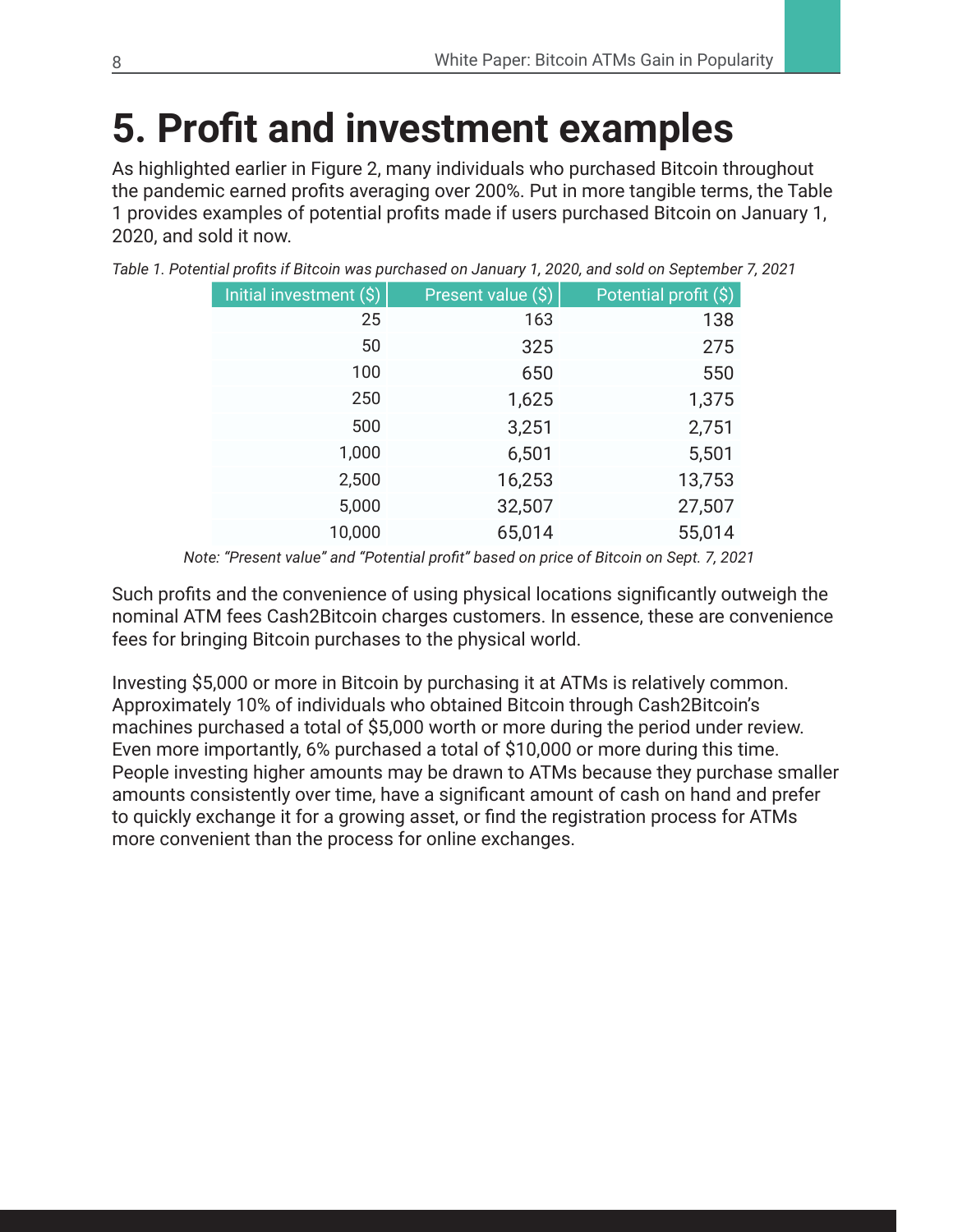### **6. Future outlook and the impact of ATMs on your ability to invest in Bitcoin**

Analysts attribute Bitcoin's price increase to a wide variety of factors. Particularly during the pandemic, as inflation with many traditional currencies has crept in, investors have sought currencies and assets that cannot increase in supply, thereby dropping in value. Bitcoin, for instance, has a maximum supply of 21 million coins, just as the supply of gold is limited to what can be mined. Furthermore, many companies have begun holding Bitcoin on their balance sheets and/or accepting it as a form of payment, such as Tesla, Newegg, Microsoft, AMC Theatres, and Square. To keep up with this demand, some payment processors, such as Paypal, have announced or already enacted plans to facilitate payments between customers and vendors using Bitcoin.

With interest in Bitcoin showing few signs of slowing, many expect the price to continue increasing and passing its previous record of \$63,000 because of its uptake by large companies, increased use cases, and the positive feedback loop mentioned above. To keep up with demand, both for the currency itself and ways of acquiring it, Cash2Bitcoin will continue to install ATMs across the country, ultimately making it easier for retail investors, such as yourself, to purchase it.